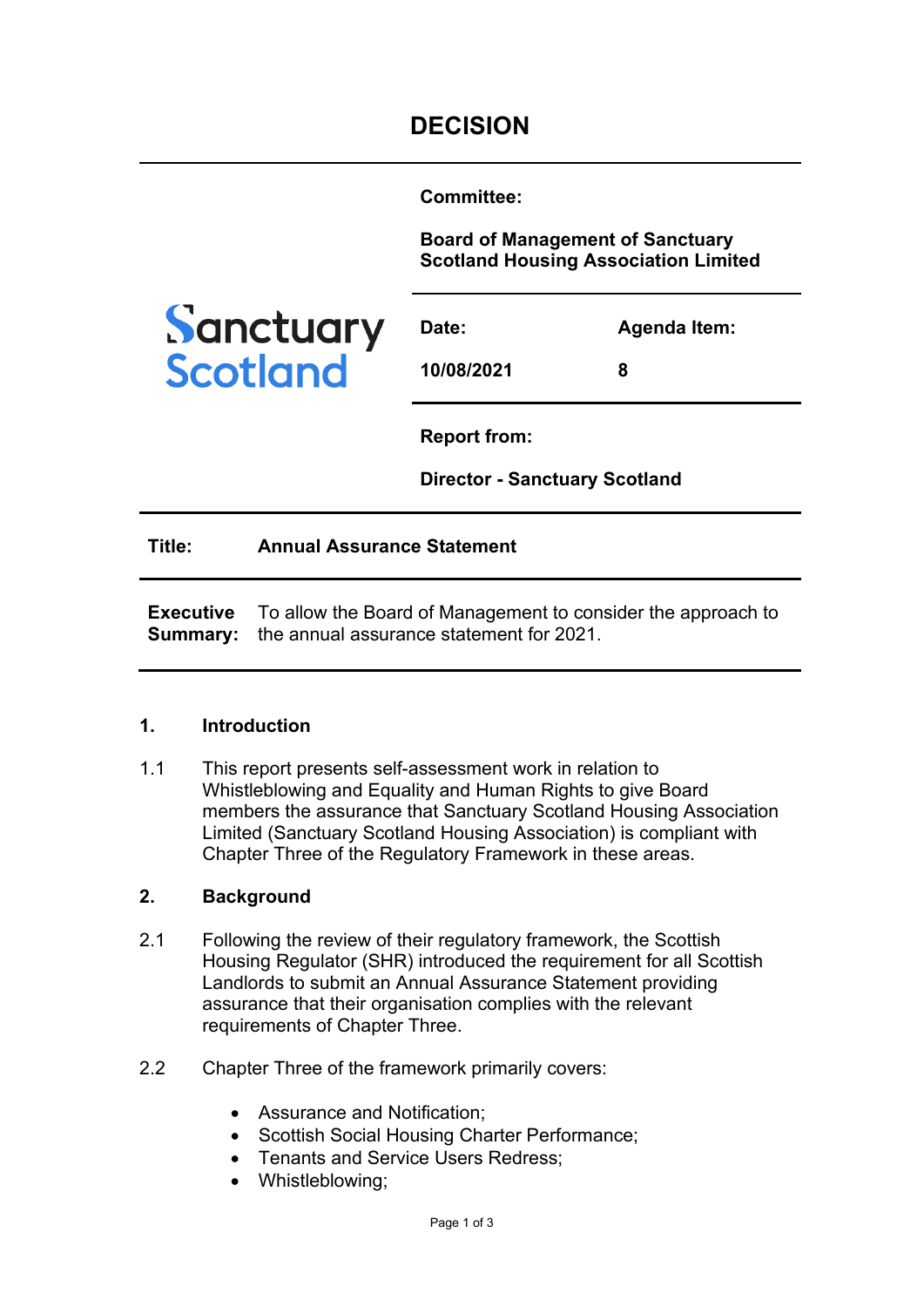- Equality and Human Rights;
- Compliance with and information submission in accordance with key guidance - notifiable events, group structures, consulting tenants where tenant consent is required, financial viability of registered social landlords, determination of accounting requirements, preparation of financial statements;
- The standards of Governance and Financial Management; and
- Constitutional requirements.

## **3. Assessment of the standards of Whistleblowing and Equality and Human Rights**

- 3.1 Assessment exercises were carried out on the topics above**.** This was discussed by the senior management team at their monthly meeting on 9 June 2021 and 14 July 2021.
- 3.2 A letter was received from the Scottish Housing Regulator in relation to equalities data collection and adopting a human rights approach. This highlights that the Assurance Statement to be submitted by the end of October 2021 should contain re-assurance that we have appropriate plans in place to implement an effective approach to the collection of equalities information and have started to consider how we adopt a human rights approach to our work.
- 3.3 Given the level of evidence available against each of the headings it is recommended that the Board of Management consider Sanctuary Scotland Housing Association to be compliant in both areas, with no items of materiality requiring to be highlighted to the SHR.

## **4. Appraisal**

- 4.1 Risk management
- 4.1.1 RM 4 Governance; Sanctuary Scotland Housing Association must comply with the Regulatory Framework and the assessment process mitigates the risk of meeting requirements in respect of the Annual Assurance Statement.
- 4.1.2 RM 8 Legislative / Regulatory/political; Signing and submission of the Annual Assurance Statement following completion of a comprehensive self assessment process mitigates the risk of non-compliance with SHR framework requirements.
- 4.2 Value for Money
- 4.2.1 The self assessment exercises will evidence compliance with SHR regulation framework in relation to financial viability where relevant.